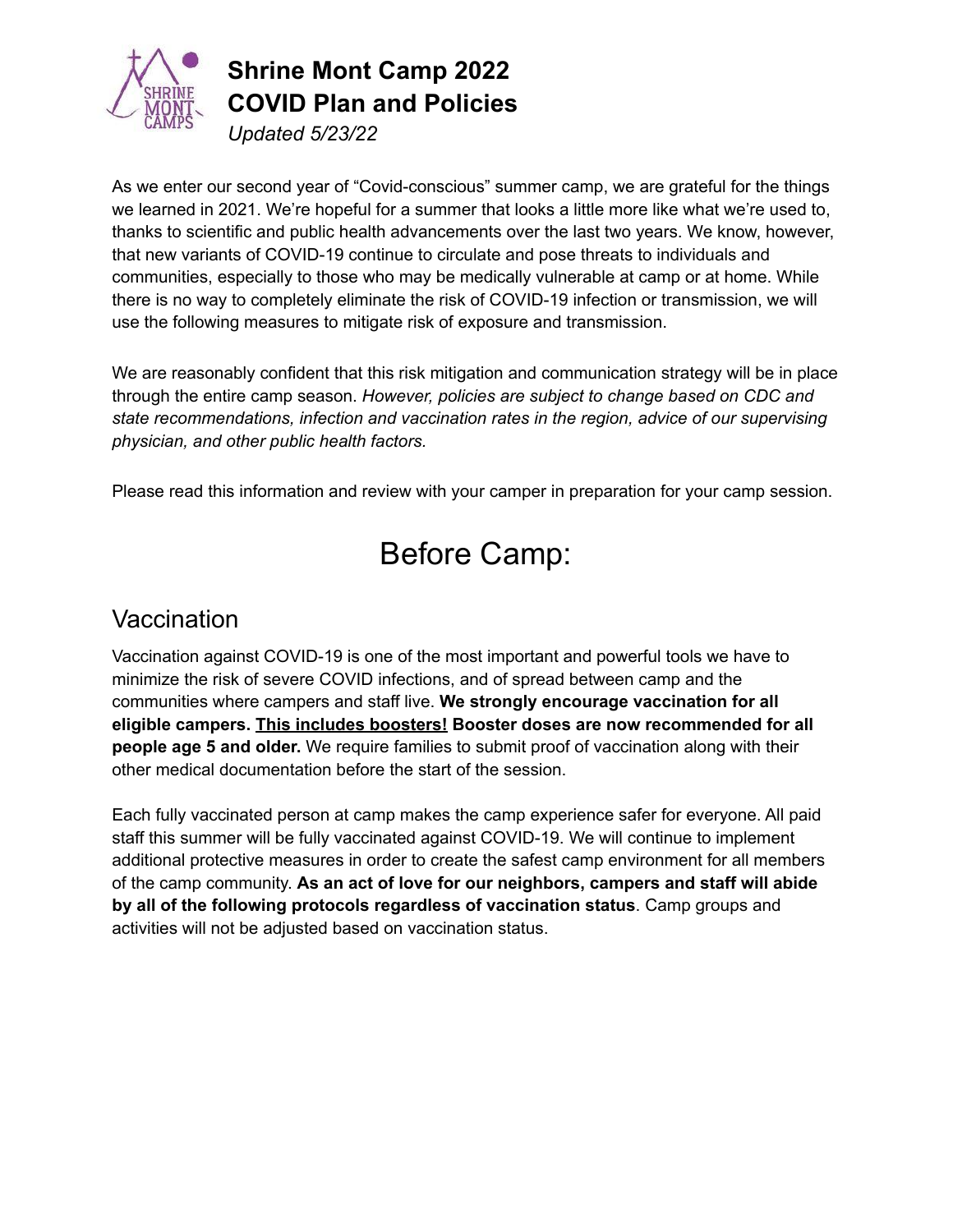

*Updated 5/23/22*

## Risk Mitigation at Home

In the week prior to camp, we strongly encourage your camper and household to take as many preventative measures as you can, including:

- Avoiding or minimizing contact with people outside of your household
- Wearing masks when indoors, places other than your home, and outdoors when physical distance is not possible (in large crowds for example)
- Staying physically distanced from other people
- Washing hands with soap and water frequently
- Limiting non-essential travel and exposure to large crowds

We know that total isolation before camp is not possible for many campers and families, but encourage you to be especially conscious of potential COVID exposure in any way that you can before camp. Making some changes is better than making none!

# Arrival Testing

The Virginia Department of Health has provided us with rapid antigen tests. All staff will test frequently throughout the summer. **As part of camp openings this year, all campers will be required to take a rapid test at check-in.** Families will proceed through our drive-through testing zone and remain in their cars until camp staff bring notice of a negative test.

Campers testing positive for Covid-19 at opening will not be able to attend that session of camp. In such cases, we can either switch the camper's registration to a session later in the summer or offer a full refund. **We recommend all campers take a rapid test before traveling to Shrine Mont to avoid a surprise at opening!**

# During the Camp Session

## Cohorting and Communication

#### *This year, we will not be breaking down into strict cohorts as we did in 2021, but instead acknowledge that there is risk of exposure to all at camp if anyone contracts Covid-19***.**

Due to our relatively small sized program, we have decided to accept these risks of transmission between participants in a camp session. We will already have natural separation between groups living at different campsites. Breaking camp down into smaller groups than that would limit campers' experience of community at camp and put a disproportionate strain on camp staff. In addition, only campers in the same cabin would spend any time indoors together unmasked.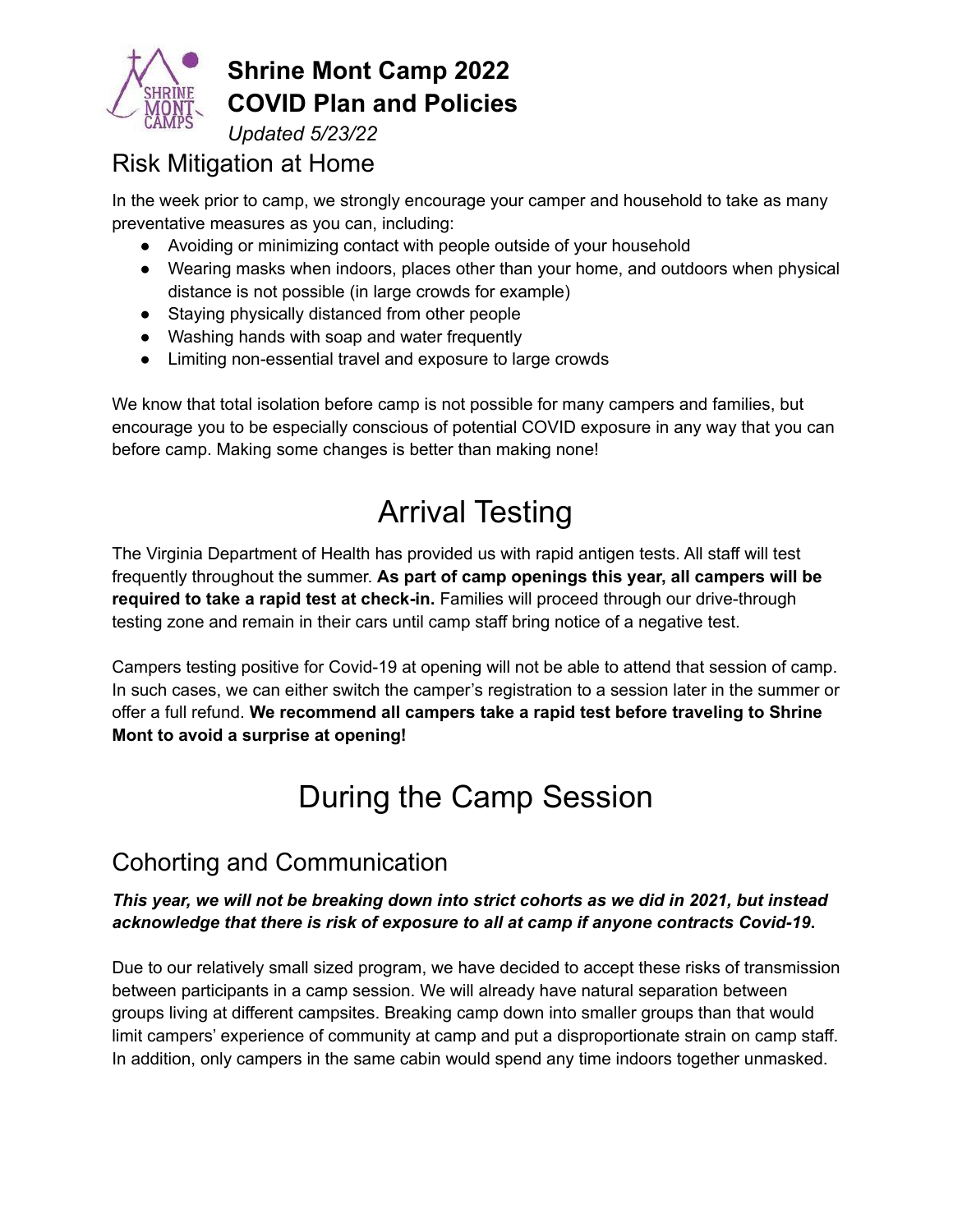

*Updated 5/23/22*

#### **If there is a known COVID-19 case at a camp session, we will notify parents/guardians of campers in the same cabin as the person testing positive!**

If you would like to be notified of any/all confirmed cases at camp, please email Paris. If notified of an exposure, we will not provide identification of the person testing positive for COVID-19.

## Communicable Disease Plan/Quarantine

For the purposes of isolation and quarantine, the CDC outlines four groups:

- **Unvaccinated**: persons who have not completed the primary series for any COVID-19 vaccine.
- **Vaccinated**: persons who have completed the primary series of injections for a COVID-19 vaccine, and are approved for, but have not received all the boosters available to them.
- **Vaccinated and up-to-date**: persons who have received all doses in the primary series and all boosters recommended for them, when eligible.
- **Prior infection immunity**: The CDC has set the timeline for a prior infection that confers immunity to COVID-19 at 90 days.

In the event of a diagnosed or suspected communicable disease, campers will be isolated in a private bedroom in an infirmary or in another space as needed. They will be cared for by the nurse and a member of the counselor or Admin staff until parents arrive. The camper's parent or guardian will be contacted in the event of any symptoms requiring an extended stay in an infirmary, or in the event that a camper has been exposed to a confirmed communicable disease such as COVID-19.

Campers with the following symptoms will be isolated and we will administer a rapid antigen test.

- Fever of 100.3 or greater
- Vomiting
- Chills
- Muscle aches
- New loss of taste or smell

**If a camper tests positive for a communicable disease such as COVID-19 their family will be contacted immediately and asked to pick up their camper.** Additionally, the families of all campers in the same cabin as the camper testing positive will be notified.

**Vaccinated and up-to-date campers or those with prior infection immunity** who are in a cabin with a confirmed case of COVID-19 will be required to mask in additional settings and test daily for 5 days.